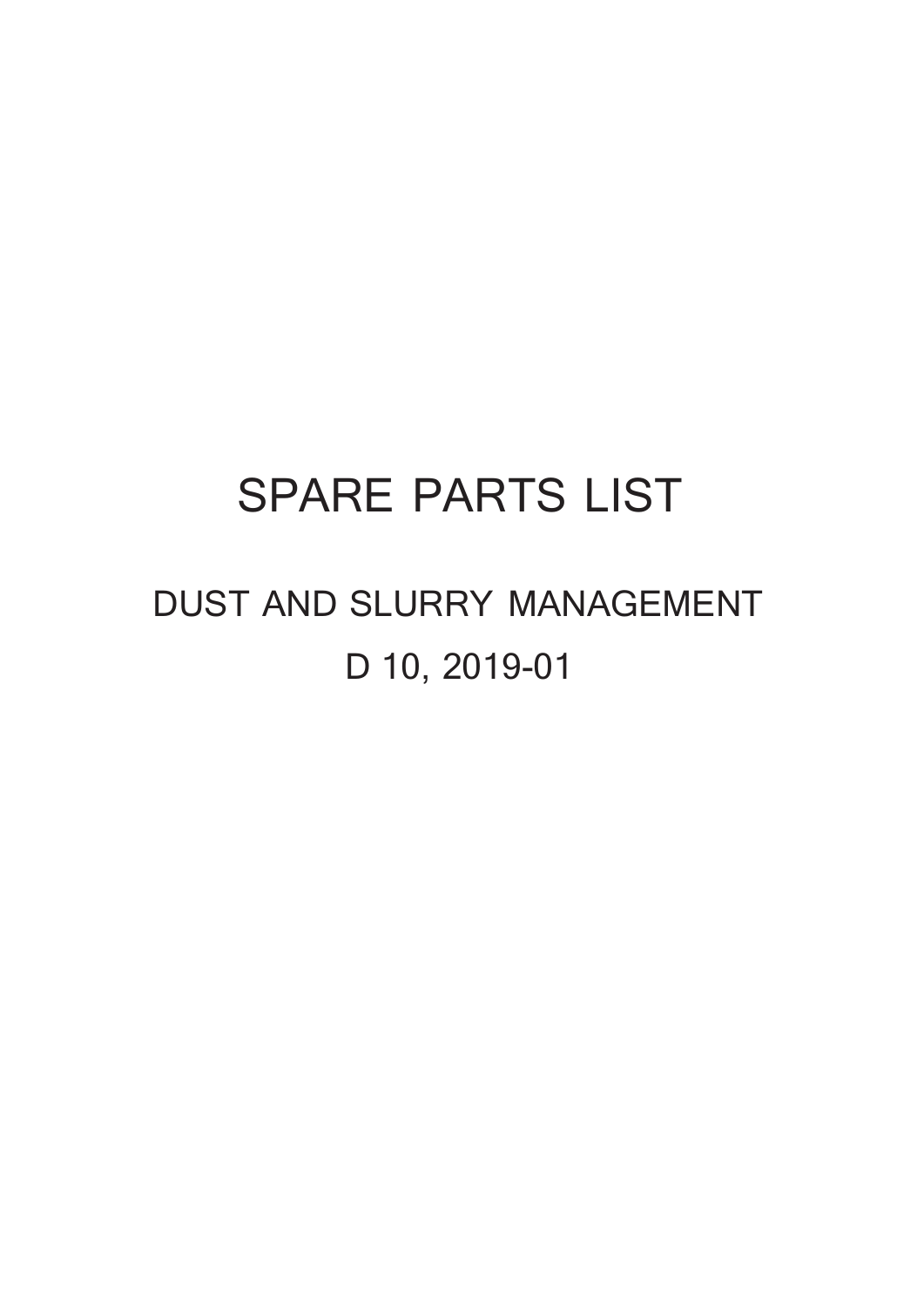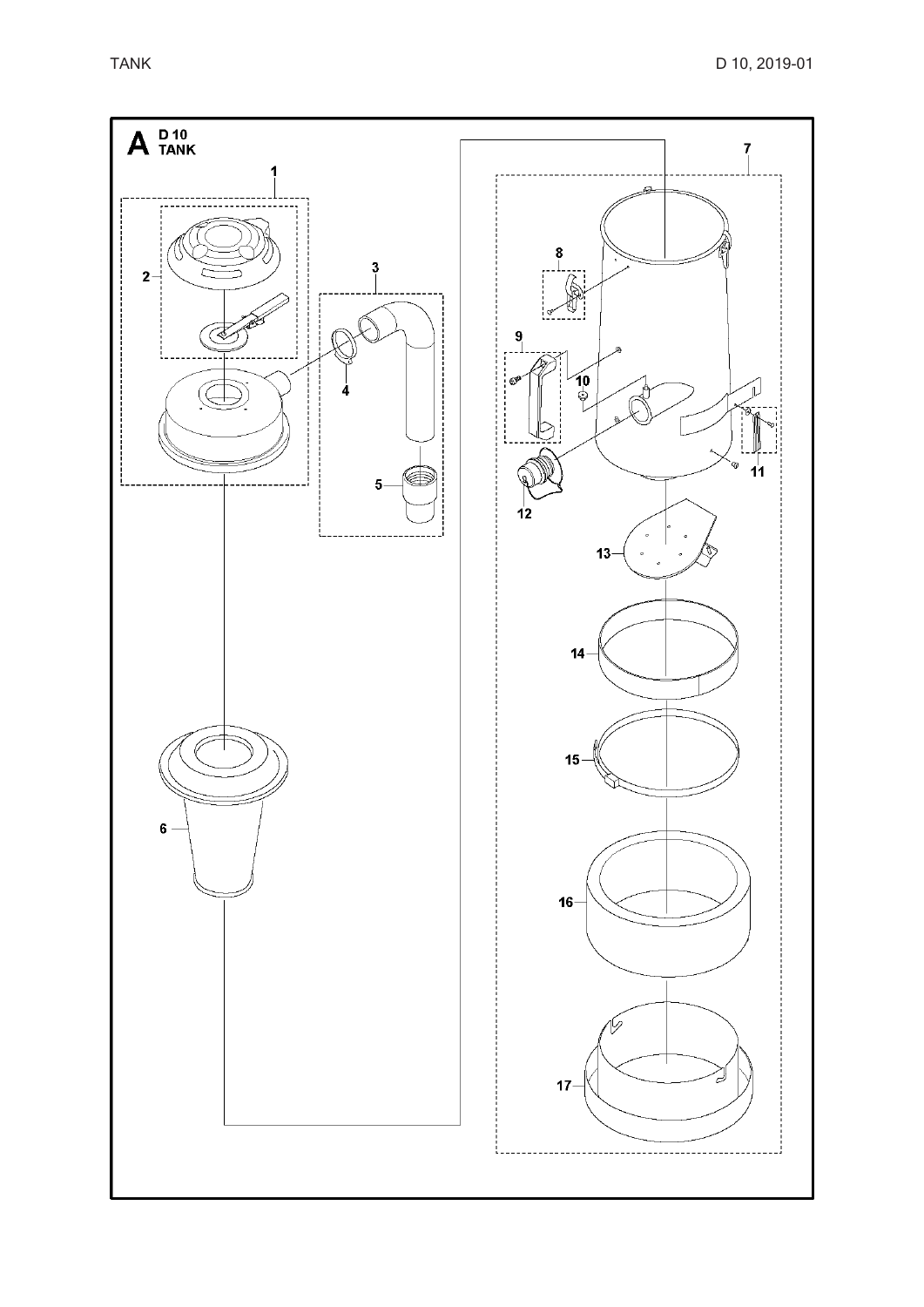| Ref                     | Part No      | <b>Description</b>   | <b>Remark</b> |                | <b>QTY KIT</b> |
|-------------------------|--------------|----------------------|---------------|----------------|----------------|
|                         | 590 47 62-03 | <b>TANK CAP ASSY</b> |               |                |                |
| $\overline{\mathbf{c}}$ | 590 41 50-03 | <b>VALVE</b>         |               |                | $\mathbf{1}$   |
| 3                       | 590 39 90-01 | <b>HOSE KIT</b>      |               |                |                |
| 4                       | 590 40 08-01 | <b>HOSE CLAMP</b>    |               | $\mathbf{1}$   | 3              |
| 5                       | 590 43 81-01 | <b>HOSE</b>          |               |                | 3              |
| 6                       | 590 39 74-01 | <b>FILTER</b>        |               | $\mathbf{1}$   |                |
| 8                       | 590 39 64-01 | <b>HOLDER KIT</b>    |               | 3              | 7              |
| 9                       | 590 39 88-01 | <b>HANDLE KIT</b>    |               | 1              | 7              |
| 10                      | 590 40 16-01 | <b>LOCKING PIN</b>   |               |                | 7              |
| 11                      | 590 40 27-01 | <b>HOLDER KIT</b>    |               | $\blacksquare$ | $\overline{7}$ |
| 12                      | 590 41 51-01 | <b>LID</b>           |               |                | 7              |
| 13                      | 590 39 86-01 | <b>FLAP</b>          |               | 1              | 7              |
| 14                      | 590 40 23-01 | <b>SEAL</b>          |               |                | 7              |
| 15                      | 590 40 18-01 | <b>STRAP</b>         |               | $\mathbf{1}$   | 7              |
| 16                      | 590 42 92-01 | <b>BAG</b>           |               |                | 7              |
| 17                      | 590 42 69-01 | <b>HOLDER</b>        |               |                | $\overline{7}$ |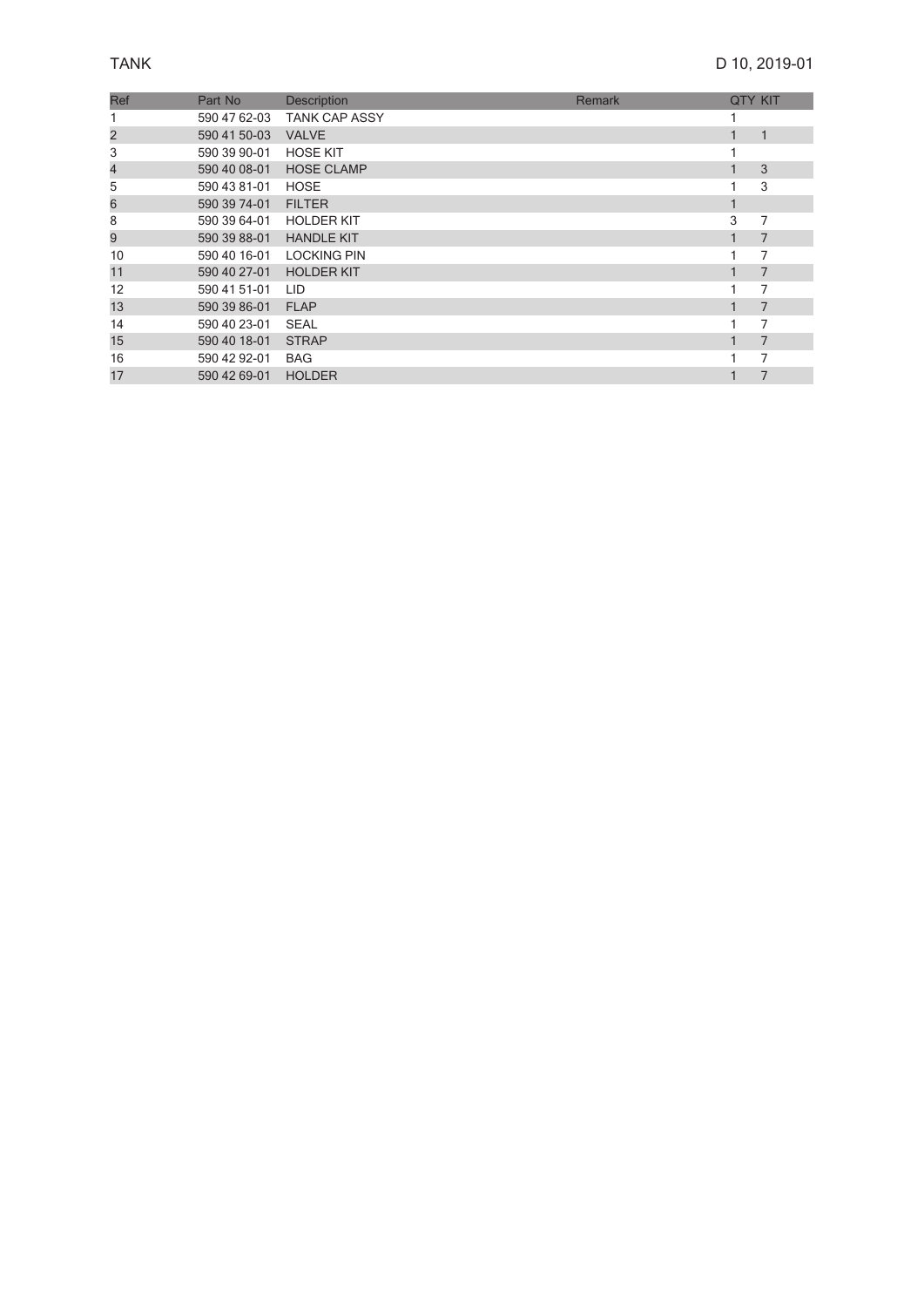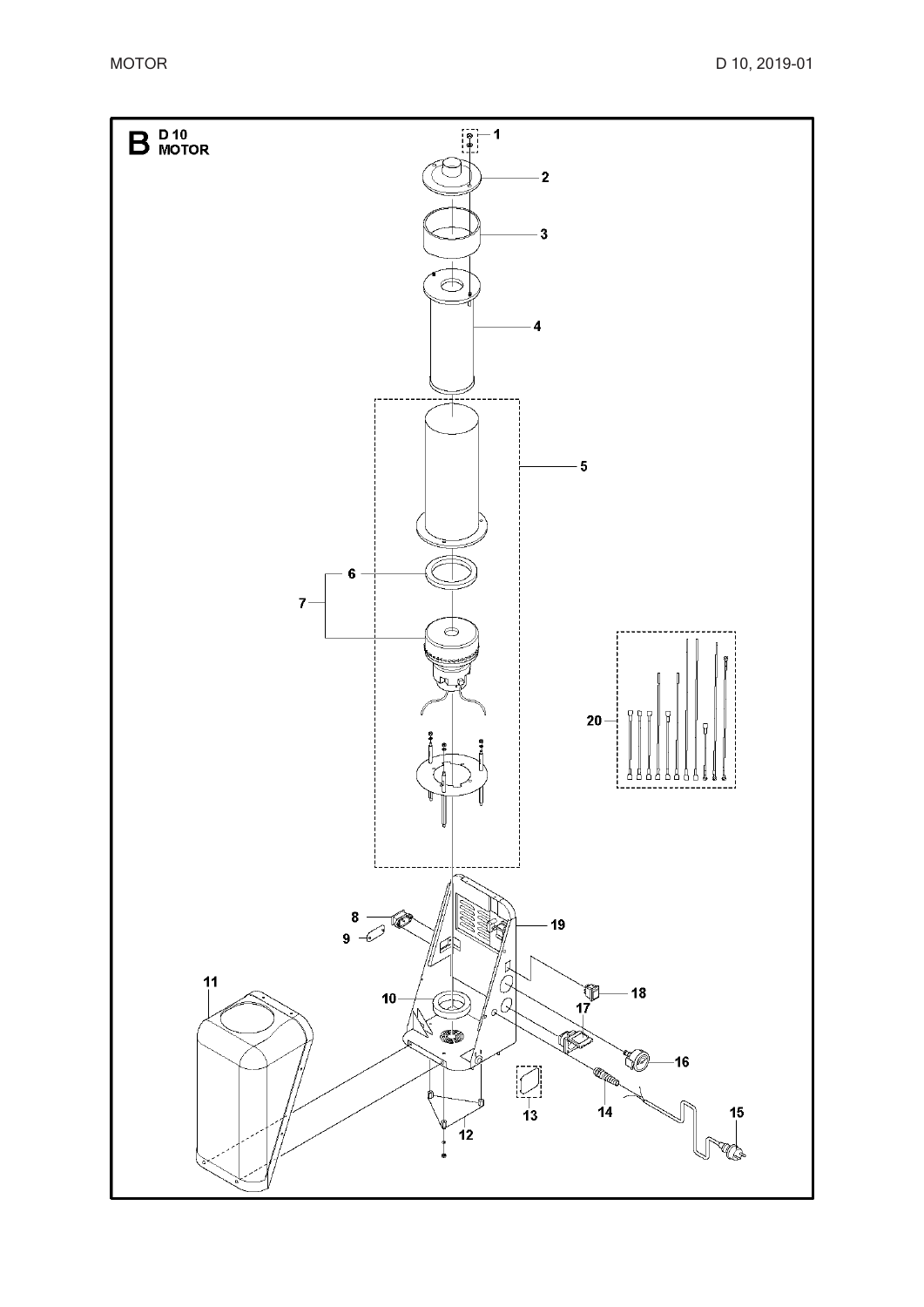| Ref            | Part No      | <b>Description</b>       | <b>Remark</b> | <b>QTY KIT</b> |   |
|----------------|--------------|--------------------------|---------------|----------------|---|
| 1              | 590 40 07-01 | <b>NUT</b>               |               | 2              |   |
| $\overline{c}$ | 590 39 89-01 | <b>FILTER COVER</b>      |               | $\mathbf{1}$   |   |
| 3              | 590 40 04-01 | <b>SEALING COLLAR</b>    |               | 1              |   |
| 4              | 590 42 98-01 | <b>FILTER</b>            |               | 1              |   |
| 5              | 590 41 55-01 | <b>MOTOR</b>             | 230 V         | 1              |   |
| 5              | 590 41 57-01 | <b>MOTOR</b>             | 120 V         | $\mathbf{1}$   |   |
| 6              | 590 45 15-01 | <b>SEAL KIT</b>          |               | 1              | 5 |
| 7              | 590 39 69-01 | <b>MOTOR KIT</b>         | 230 V         | $\mathbf{1}$   | 5 |
| 7              | 591 92 18-01 | <b>MOTOR</b>             | 120 V         | 1              | 5 |
| 8              | 590 41 53-01 | <b>HOUR METER</b>        |               | $\mathbf{1}$   |   |
| 9              | 590 41 56-01 | <b>COVER</b>             |               | 1              |   |
| 10             | 590 44 90-01 | <b>COVER PLATE</b>       |               | $\mathbf{1}$   |   |
| 11             | 591 85 96-01 | <b>HOOD</b>              |               | 1              |   |
| 12             | 590 47 68-01 | <b>COVER LID</b>         |               | 1              |   |
| 13             | 590 47 72-01 | <b>COVER LID</b>         |               | 1              |   |
| 14             | 590 40 25-01 | <b>CABLE GROMMET</b>     |               | $\mathbf{1}$   |   |
| 14             | 590 39 95-01 | <b>CABLE GROMMET</b>     |               | 1              |   |
| 15             | 593 71 74-03 | POWER CORD               |               | $\mathbf{1}$   |   |
| 15             | 593 71 74-02 | POWER CORD               |               | 1              |   |
| 15             | 593 71 74-08 | <b>POWER CORD</b>        |               | 1              |   |
| 16             | 590 39 67-01 | <b>MANOMETER</b>         |               | 1              |   |
| 17             | 590 39 63-01 | <b>ELECTRICAL SYSTEM</b> | 230 V         | $\mathbf{1}$   |   |
| 17             | 597 15 17-01 | <b>SOCKET</b>            | <b>AUS</b>    | 1              |   |
| 18             | 590 40 30-01 | <b>SWITCH</b>            |               | $\mathbf{1}$   |   |
| 19             | 590 47 70-01 | <b>CHASSIS</b>           |               | 1              |   |
| 20             | 596 95 69-01 | <b>DIAGRAM</b>           |               | $\mathbf{1}$   |   |
| 20             | 596 95 69-03 | <b>DIAGRAM</b>           |               | 1              |   |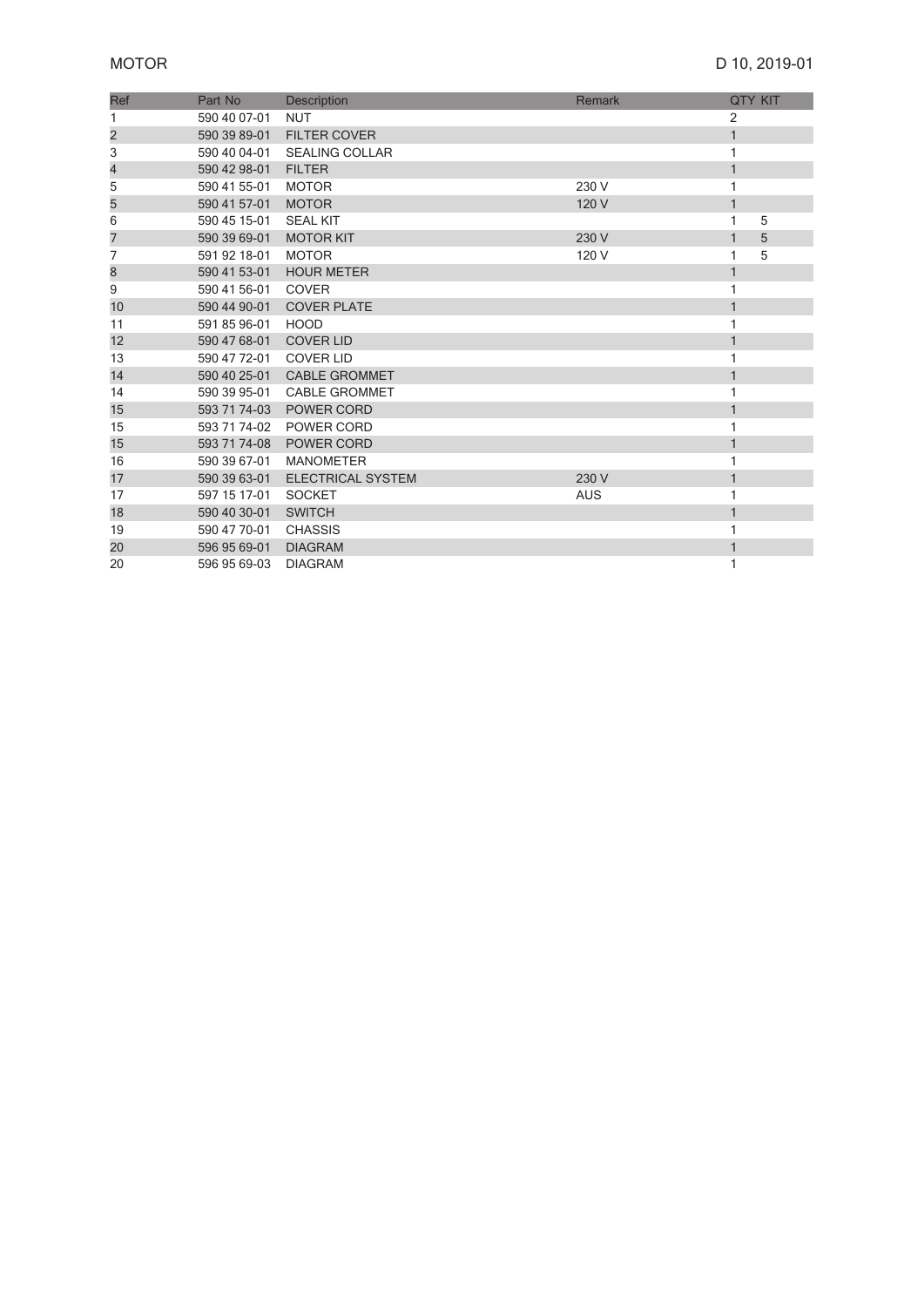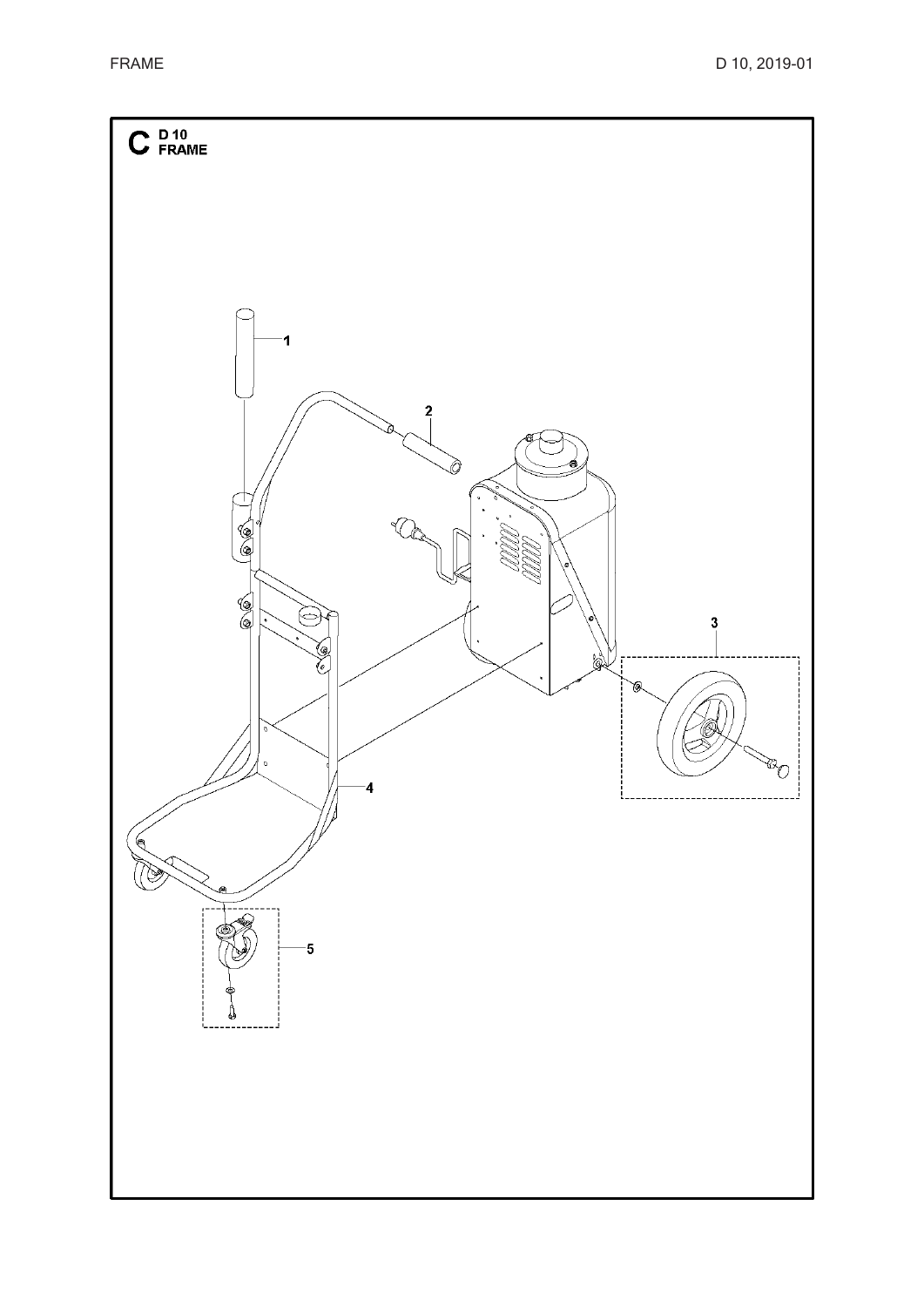| Ref | Part No                | <b>Description</b>      | Remark | <b>OTY KIT</b> |
|-----|------------------------|-------------------------|--------|----------------|
|     | 590 42 60-01 CLIP      |                         |        |                |
|     | 596 91 28-03 HANDLE    |                         |        |                |
|     |                        | 590 39 70-01 REAR WHEEL |        |                |
| 4   | 590 39 92-01 FRAME     |                         |        |                |
| 5   | 590 39 72-01 WHEEL KIT |                         |        |                |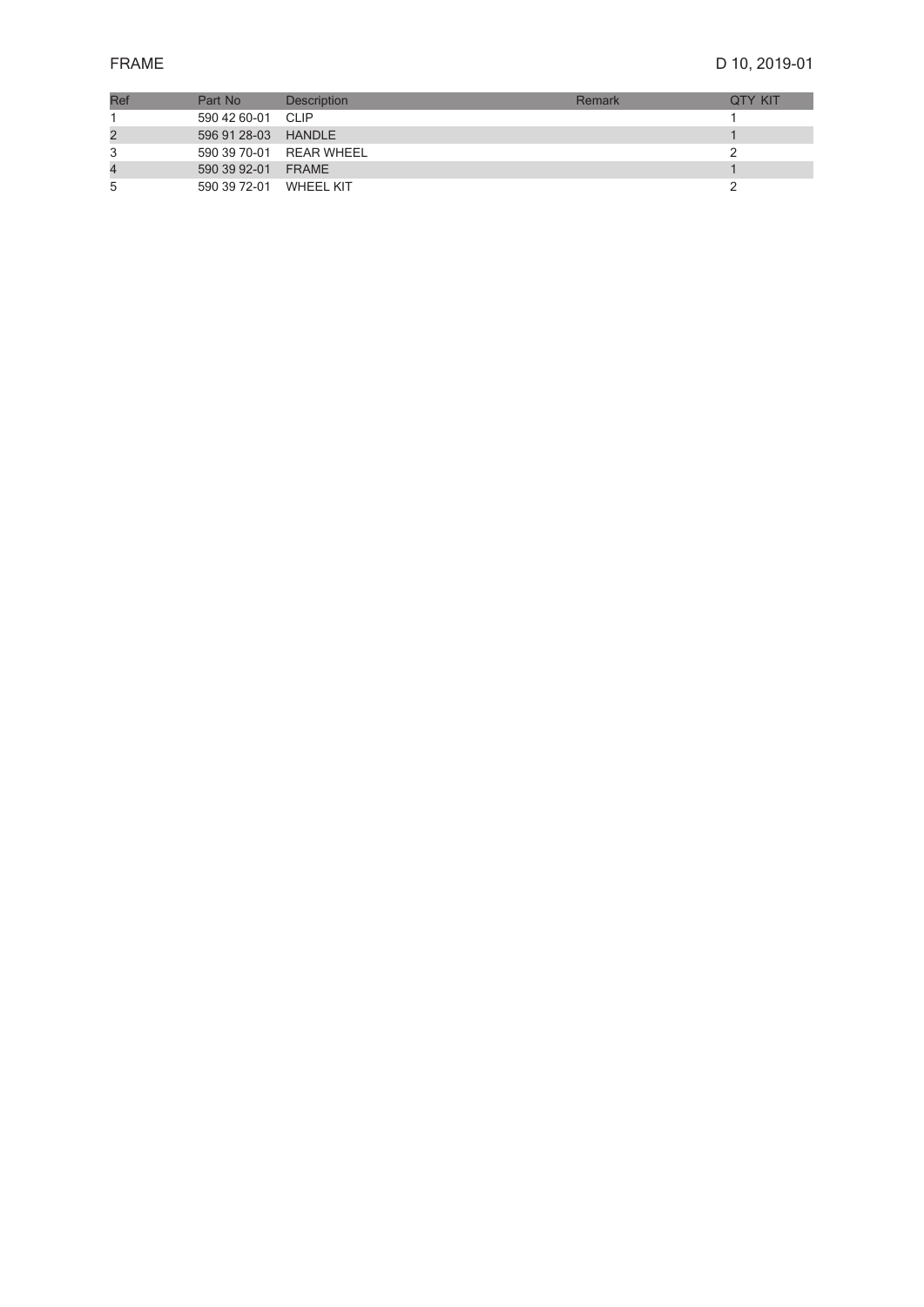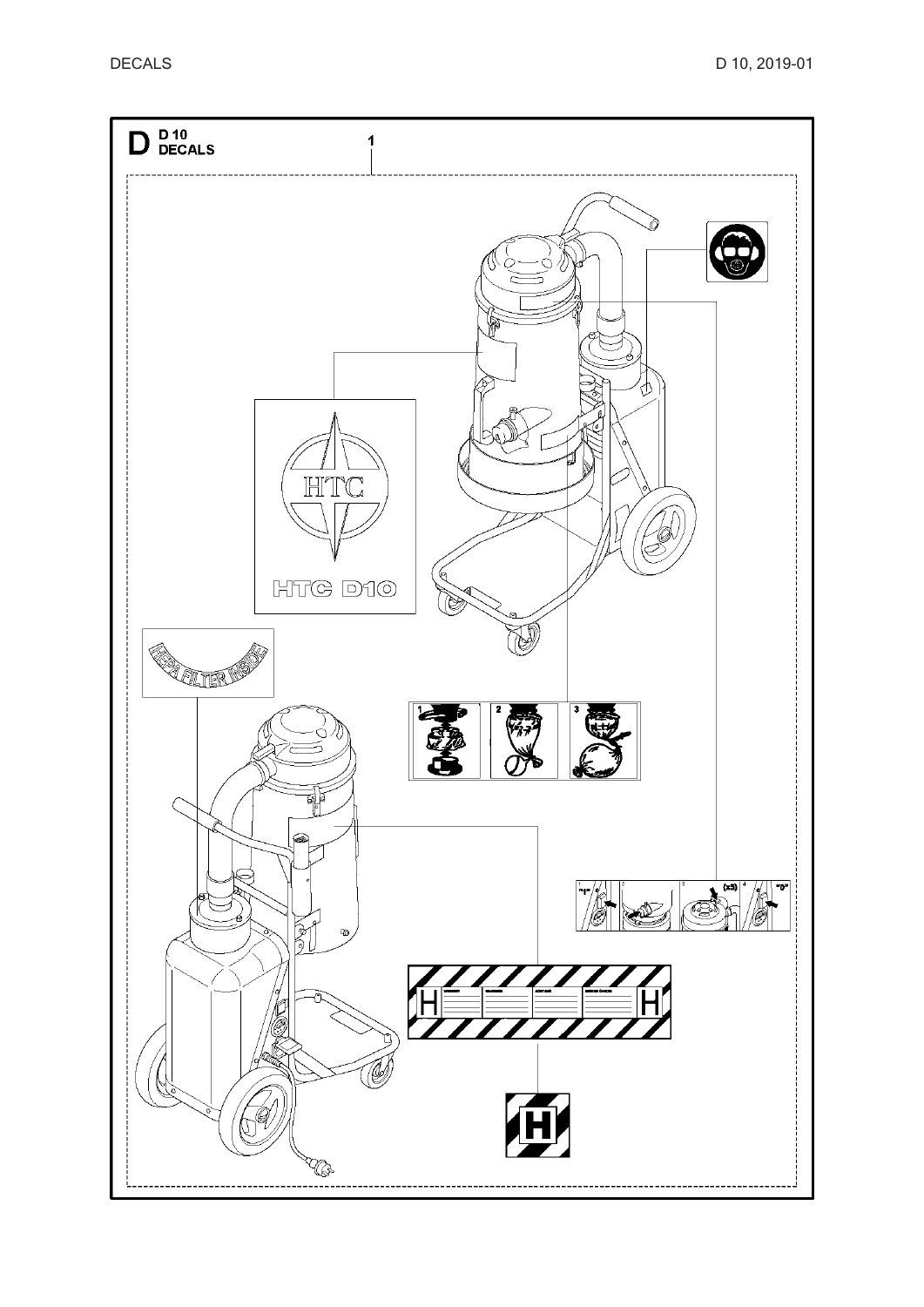| <b>D</b> | WD.       |           |  |
|----------|-----------|-----------|--|
|          | nu<br>. . | ∍ר<br>:Д∣ |  |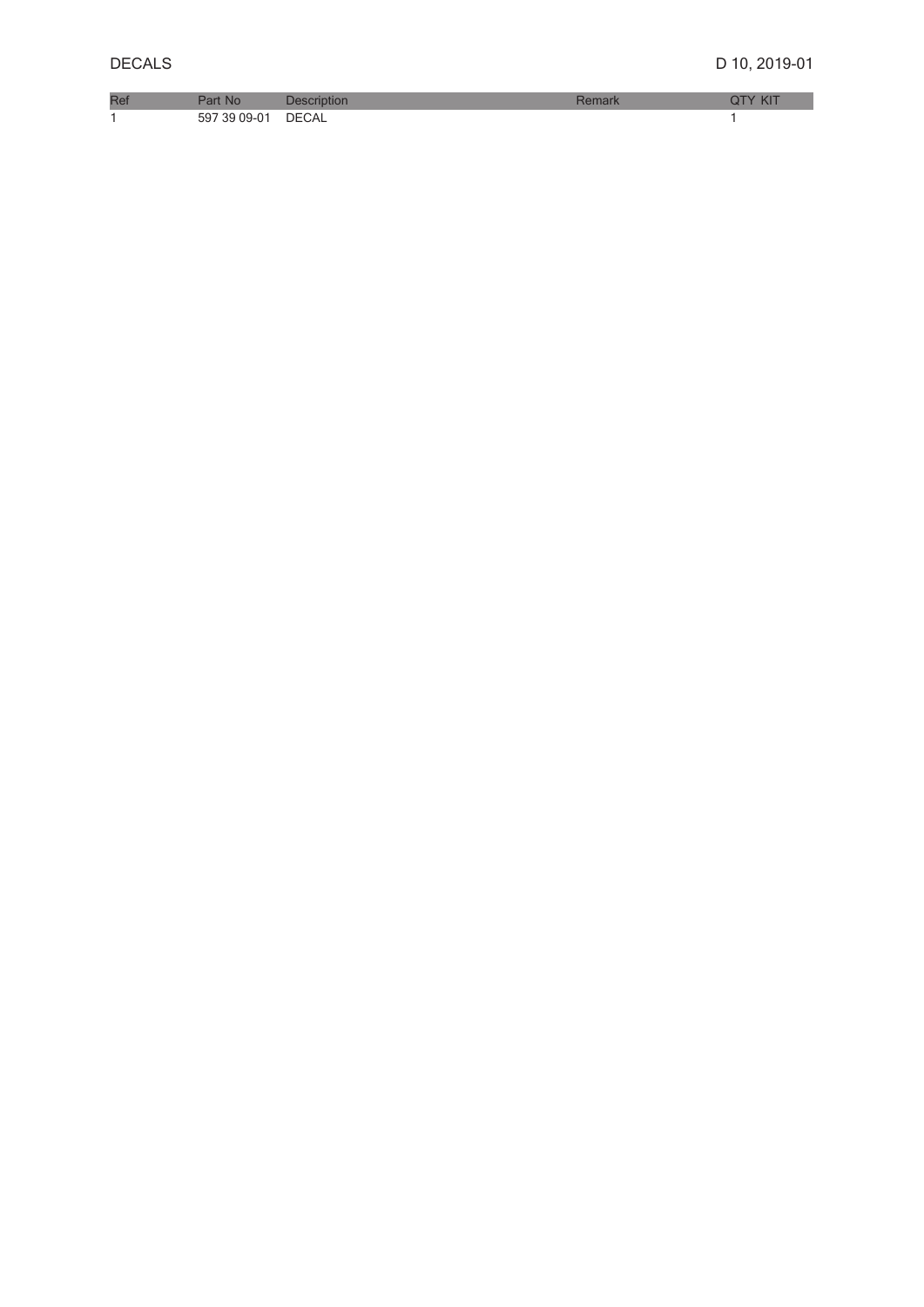